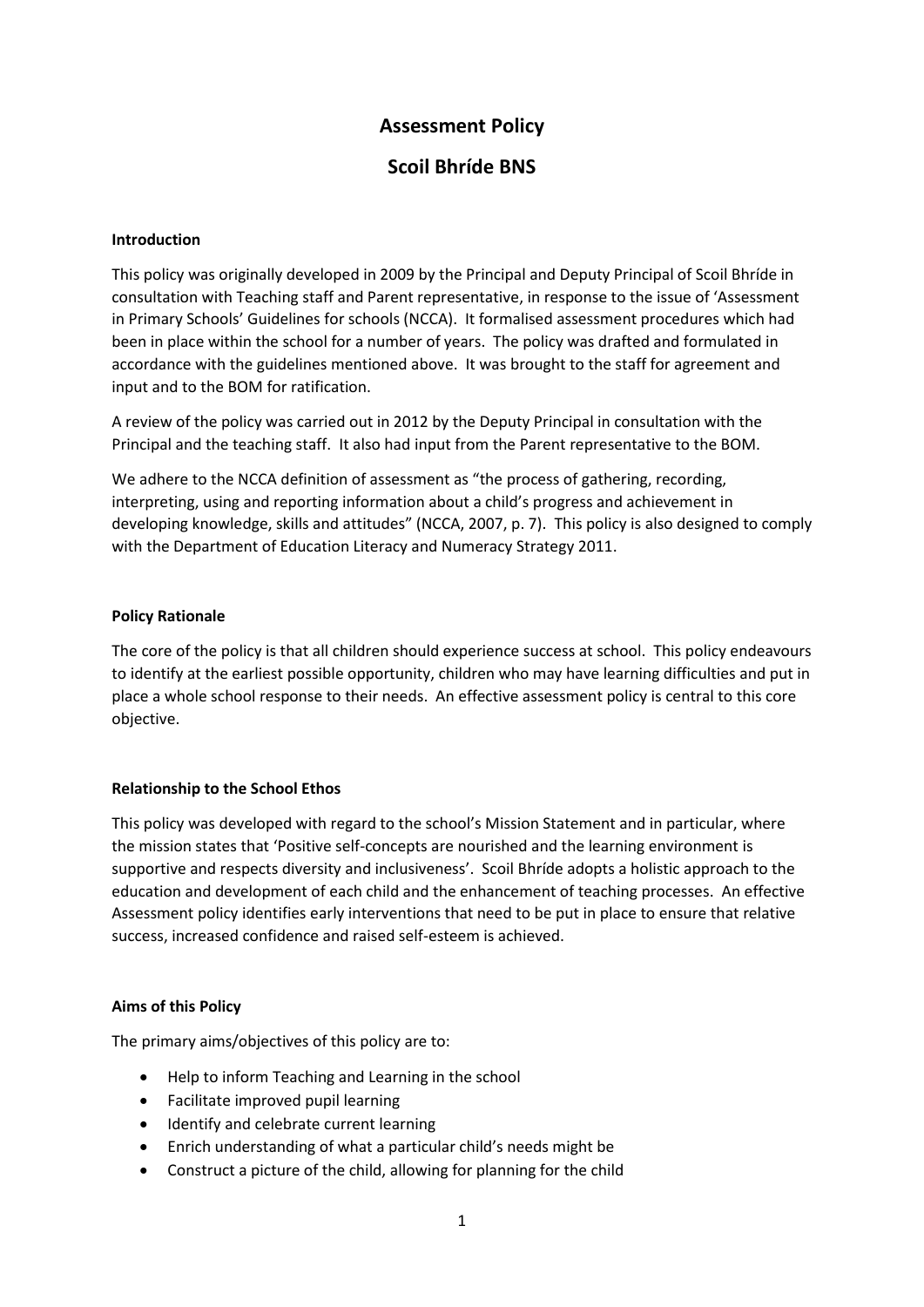- Provide opportunities for assessment for learning
- Provide opportunities for assessment of learning
- Create a procedure for monitoring achievement
- Track learning processes which assist the long and short term planning of teachers
- Co-ordinate assessment procedures on a whole school basis involving parents and pupils in managing strengths and weaknesses
- Inform new teachers and parents of assessment procedures
- Outline procedures for assessment in the school for interested parties
- Comply with Department of Education and Skills Literacy and Numeracy Strategy for 2011

#### **Principles**

- 1. Careful thought is given to the purpose of assessment, adopting a wide range of methods to reflect the whole Curriculum and learning opportunities. The main purpose of assessment must be to facilitate progress in a pupil's learning.
- 2. Assessment is an integral part of the teaching and learning process, a valuable formative tool.
- 3. The range of opportunities for carrying out continuous assessment is increased by good classroom organisation, which encourages children to work independently while the teacher is concentrating on a small group.
- 4. The outcomes of assessment modify our teaching methods, provide feedback on the Curriculum as well as indicate pupil progress.
- 5. We recognise the potential for assessment in developing a positive self-image in the pupil from positive and constructive feedback and the feeling of success, which encourages further study.
- 6. In addition to normal assessment, opportunities are taken to record significant points in a child's development, such as:
	- A moment of 'breakthrough' in understanding
	- Surprises and unusual reactions
	- Interesting examples of strategies for mental calculation
	- Difficulties encountered and possible reasons for them
- 7. Results of assessment are reported in a way useful for pupils, teachers, parents and other interested parties
- 8. Assessment of behaviour and performance gradually builds up into a profile for each pupil over his school career. This is a working document for the use of teaching staff only. It is not an official school record. The profiles are stored in the Principal's office and are available to teachers on request.
- 9. Assessment records must be easy to interpret, useful, manageable and should not be administratively burdensome.

# **Policy Content**

This policy is geared towards using assessment to inform planning and identify the needs of all pupils including the exceptionally gifted so that adequate strategies are in place early enough to facilitate remediation. These strategies may include pupil self-assessment, pupil profiling, two-way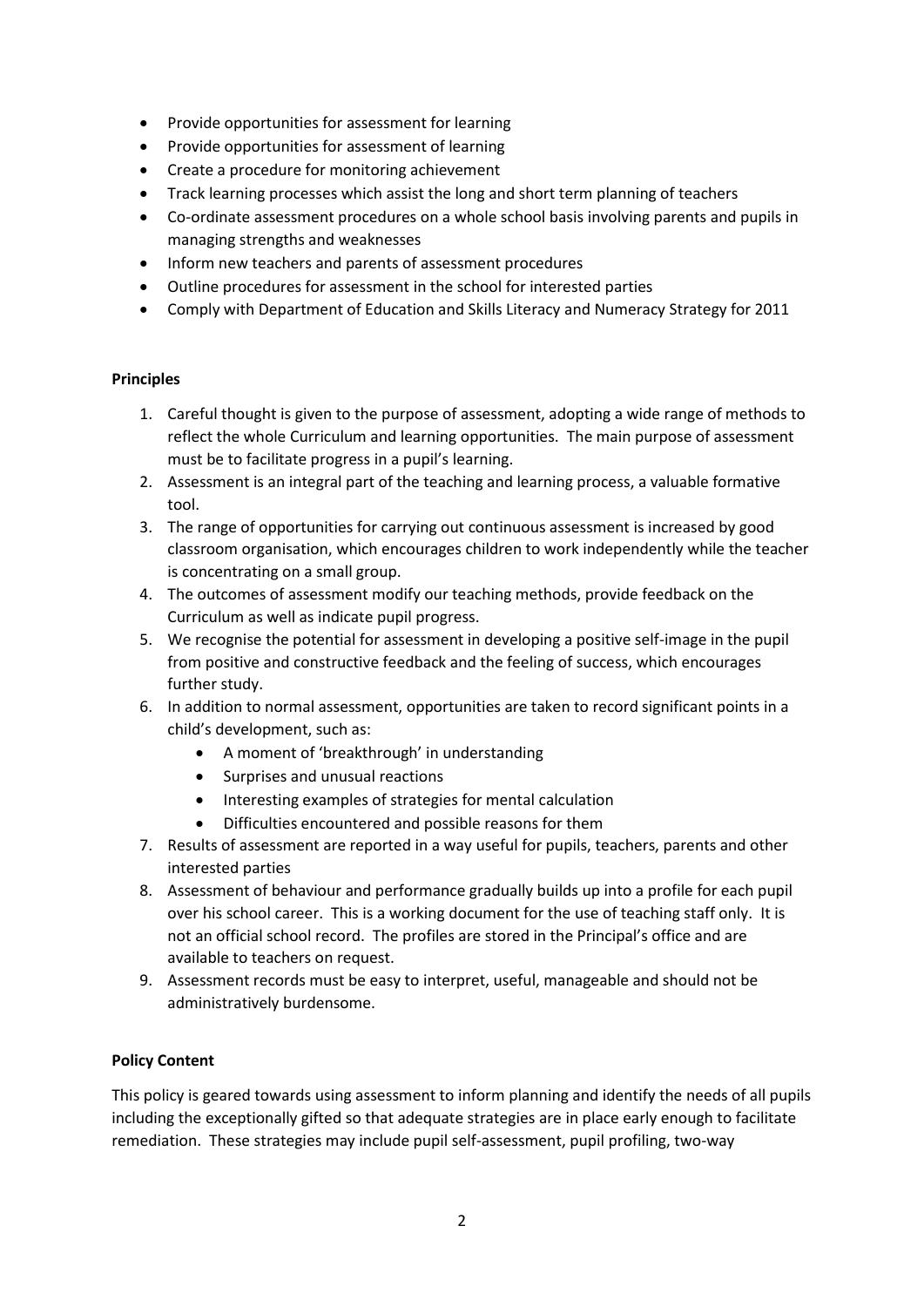communication between parents and teachers, modification of teacher programmes, and Individual Education Plans/Student Support Files. (See also SEN Policy).

### **Approaches to Assessment**

The two main approaches to assessment are:

• *Assessment for Learning (AfL)* - involves the teacher sharing the learning intentions with the children. WALT (We are Learning To) and WILF (What I'm looking for) charts are used and displayed in all classrooms. AfL involves children in reflecting on and assessing their own work.

• *Assessment of Learning (AoL)* - involves assessing what has been learned at the end of a learning period. The teacher can use a variety of assessment tools such as tests, questioning and observation.

These interrelated and complementary approaches emphasise two aspects of assessment that are central to the teacher's work:

• The teacher uses evidence on an ongoing basis to inform teaching and learning (AfL).

• The teacher periodically records children's progress and achievement for the purpose of reporting to parents, teachers and other relevant persons (AoL). (Guidelines for Assessment, p.8)

#### **Formal Assessment**

The intake class (2<sup>nd</sup> Class) is assessed in September of each year. Tests used usually include the NNRIT, Sigma Maths and Micra-T Reading and, following correction, the results are discussed with the parents in the annual parent-teacher meeting. Further diagnostic tests are carried out throughout the year by the Learning Support Teacher on specific children as the need arises.

# **Standardised Assessment/Testing**

The school currently uses the following standardised assessment methods:

- Micra-T Reading test (Third term)
- Sigma-T Mathematics test (Third term)
- The school also administers NNRIT Intelligence test (First term). As it is an intelligence test, it is not necessary to administer this test annually.

All of the above are carried out in line with administration instruction, and all of the pupils will take these tests, with the following exceptions:

- Where the parents of the pupil refuse such a test
- Where the teacher deems that the pupil does not have the language skills to attempt such a test, and such an attempt would be a futile exercise.

All classes are tested. The tests are usually administered towards the end of the last term by the class teacher. Standard and Percentile Rankings scores are recorded on the class Record template and stored by each individual teacher with a copy held in the SEN room.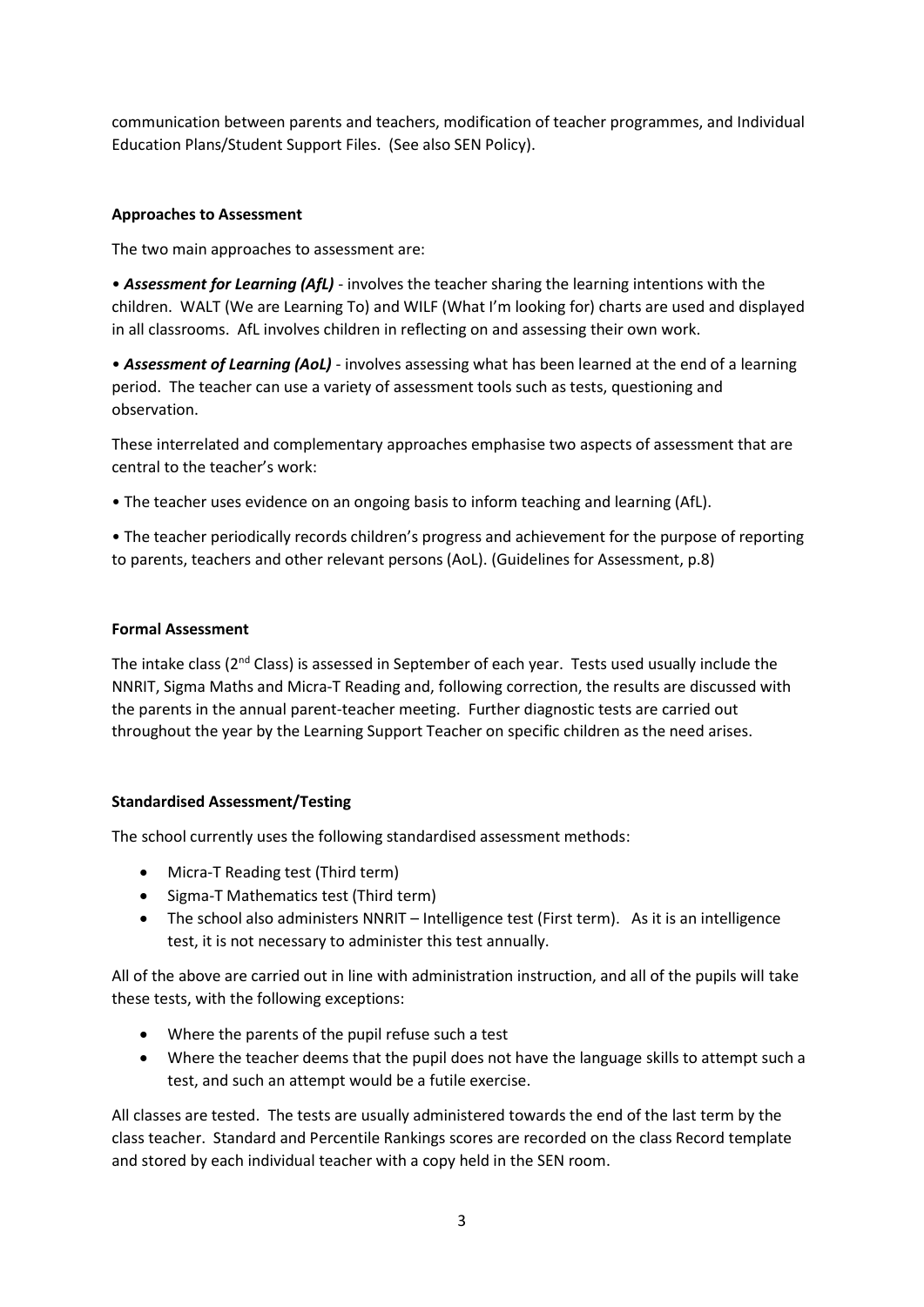All results of standardised tests are retained within the school. These results are contained in digital and written form and are available to parents on request. Individual reports can be generated upon request. This system is currently administered by the SEN Teacher.

In hard copy, the information will be contained in a locked filing cabinet. In digital form, this information will be 'Password-protected'. These test results will be kept on file until the child reaches the age of 21.

The SET analyse the results in June for allocation of resources to pupils in September. The results of these standardised tests will inform decisions to be taken in regard to teaching and learning in the future. However, it is also recognised that a standardised test cannot be relied upon as the sole indicator of ability, it may contain a cultural bias and that in devising strategies for teaching and learning, a range of assessment strategies may be used.

Following DES guidelines all standardised test scores will be orally given to parents/guardians at Parent/Teacher meetings and a STEN score will be written in the end of year reports.

#### **Diagnostic Assessment/Screening**

The screening/diagnostic tests used in the school include:

- SIGMA-T,
- MICRA-T
- NNRIT
- PM Reading Assessment Big Cat books
- **·** Primary School Assessment Kit (PSAK)
- Dolch Word List
- 6-14 Group Reading Test 11
- Aston Index
- **E** GL Assessment Dyslexia Portfolio
- SNIP Sight word spelling program with assessment
- Newell Literacy Programme
- NEPS Phonics Skills checklist, First 100 words, Second 100 words

Such tests are administered by the SEN Teachers following referral by the class teachers in consultation with parents/guardians. The administration of such tests is in keeping with the approach recommended by Circular 02/05 where a staged approach is used by the individual class teachers before recourse to diagnostic testing/psychological assessment. Parents are advised of the outcome and if a psychological assessment is warranted, parental permission is sought and a consent form is completed. The Principal will facilitate prioritising such an assessment request.

These tests are administered individually or on a whole class basis. Screening is used by the school to initiate the staged approach to intervention as per circulars 24/03 and 02/05. Children undertaking the "Follow-On" programme after MIST testing are retested by the SEN teacher upon completion of the programme.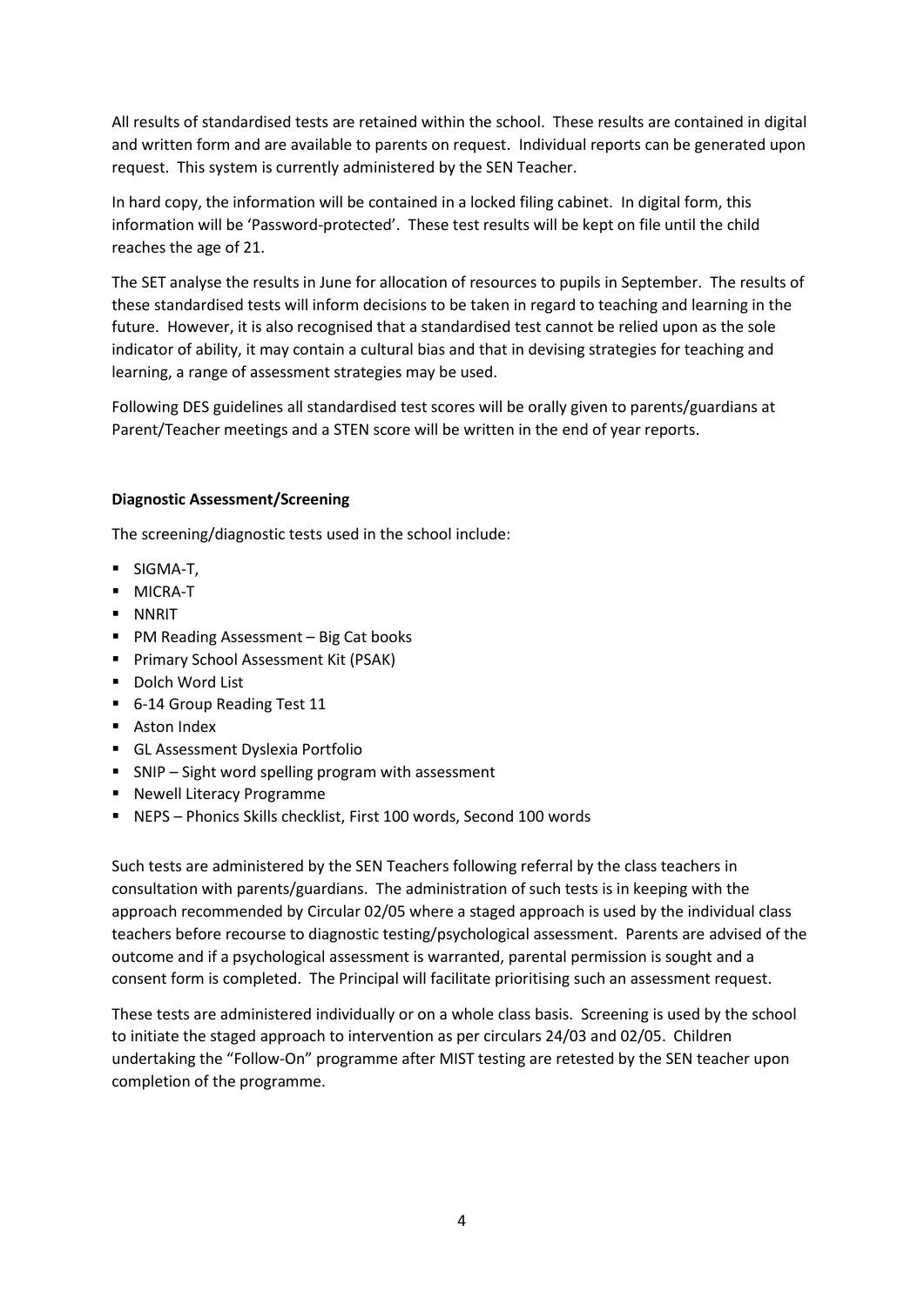#### **Psychological Assessment**

If stages 1 and 2 fail to deliver adequate intervention the class teacher/Principal will contact the parents for permission to request a Psychological Assessment for their child. An assessment will determine the subsequent level of intervention required.

#### **Informal Assessment**

The most common forms of assessment used in our school are teacher observation, teacher designed tasks and tests, projects and homework. These informal assessments are at the discretion of individual teachers. Records of teacher designed tests are kept by the individual teachers and communicated to parents at the Parent-teacher meeting/end of year report. Each teacher has discretion as to the format, administration and frequency of in-class testing. The most common types of informal teacher designed testing in our school are Maths tests, spelling tests and quizzes.

- *Class work* 'Informal' assessment is ongoing during all lessons in response to oral work, team work, skill development, project work etc.
- *Homework* is checked both formally and informally in a routine way.

Homework and class work are marked and comments are made as appropriate. Marks and especially grades are not usually given. Work is ticked to indicate that the teacher has looked at it and a written comment to indicate sources of error, good points, areas that need improvement etc. will normally be made.

#### **Other forms of Classroom Assessment**

We refer to the Guidelines for Assessment in Primary Schools. The following forms of assessment may be used in the classroom. These include but are not limited to

- Self-Assessment (KWL method)
- Conferencing
- Creating a portfolio
- Concept mapping
- Teacher Questioning

#### **Teacher Records**

The teacher will normally keep their own record of informal observations, remarks, incidents etc. This may inform classroom planning and will serve as a useful tool for the teacher over the course of the year.

#### **The Assessment Folder**

Each teacher, every year, will keep an Assessment folder. This folder may contain samples of the pupils' work, worksheets, assessment/test results and other information which will help to build a picture of the individual child's progress. It may be used to store documents filled in by the class teacher, learning support/resource teacher if appropriate. This file will support teachers and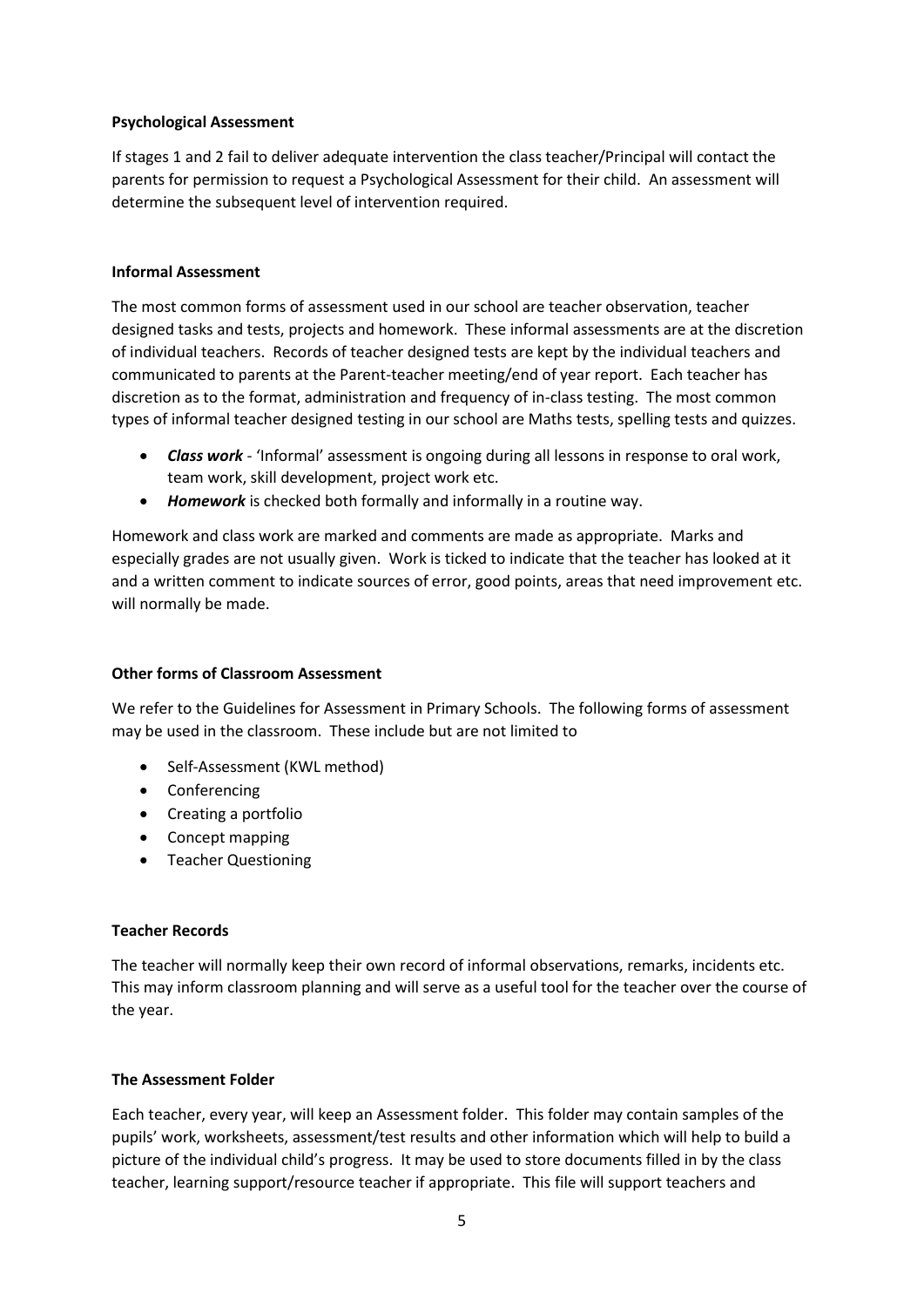children in their learning, will provide information for subsequent teachers and will help to inform the teacher when preparing reports for Parents.

It will be policy that no sensitive information will be contained in these folders. Sensitive data and Student Support Files on Pupils shall be kept in the office, filed appropriately, and Password protected, when stored digitally.

#### **Assessment of curricular areas**

Some assessment methods will be particularly suited to certain curricular areas. We refer to the various curricular plans in place for further information on assessment methods in that area.

#### **Recording**

Each pupil has a file which is stored in the office. Test scores are usually stored on a class record sheet with a copy in the office and one in the class of the teacher with overall responsibility for assessment in the school. Information is passed on from teacher to teacher on a need to know basis. Children receiving extra support in school have a Student Support Plan which is kept in their file in the office and electronically on a password protected computer. Procedures are in place to manage sensitive data (see Data Protection Policy).

#### **Primary to Secondary**

A meeting is held each year with key staff from the local second-level schools to discuss pupils' performance in their assessment tests and to report on individual pupils. This meeting is attended by the sixth class teachers and the principal.

For pupils leaving the school, up to date records are passed on to the principal by the class teacher for forwarding to the new school.

# **The Report Card**

A written report is issued to all Parents at the end of the year. This contains relevant information about the child's interests, strengths, educational progress, and achievements. The purpose of this report is to share assessment information with Parents in an accessible format so that they can use the information to help the child to learn at home, thus strengthening the link between home and school. The assessment methods used in the report are grades and narrative comments. These comments will be objective, instructive and phrased in a positive manner in order to support further learning and maintain positive attitudes towards school.

This report will issue in Early/Mid June, and shall allow a follow-up meeting between Parents and Teacher should the need arise.

This written report has been chosen from a list of templates available from NCCA. Results of the standardised tests shall be included in these written reports.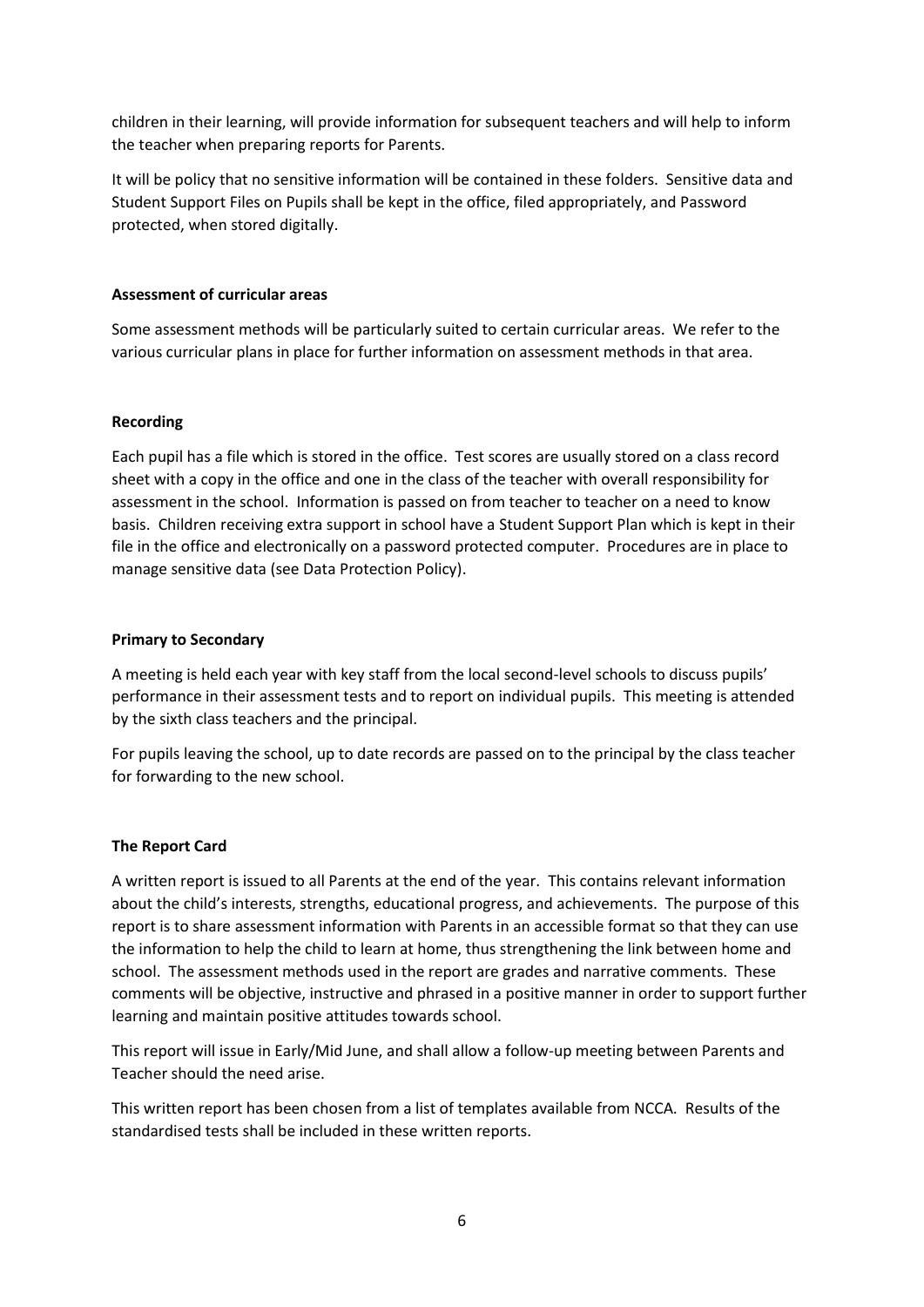#### **Sharing of assessment information**

- Standardised assessment information is available to Parents on request. The annual meeting with the teacher also allows an opportunity to discuss the results of tests undertaken. Test results shall be included in the written report to Parents. All Teachers will be supplied with standardised results prior to meetings with Parents. Assessment information shall also inform Individual Education Plan/Student Support Plan meetings.
- Assessment information is also shared at an annual meeting with our NEPS Psychologist. Standardised scores, especially NNRIT scores along with other assessment information, inform this meeting.
- Assessment information is also shared between Teachers. At the end of every academic year, an opportunity will be given to Teachers to share information with each other regarding pupils in their class/caseload. This is to facilitate planning for the year ahead.
- Assessment information will also be discussed at In School Management (ISM) level and shall form the basis for School self-evaluation and planning.
- Assessment information will also be provided to relevant second level schools and other Primary schools to which a child might move, providing that written permission is given by the Parents of the child. This permission is requested on enrolment in Scoil Bhríde.

# **Success Criteria**

This policy is considered successful if

- Early identification and intervention is achieved
- There is improved children's learning
- Clarity is achieved regarding procedures involved in staged approach
- Procedures are clear and roles and responsibilities are defined
- The Special Education team have clearly defined roles and objectives
- There is efficient transfer of information between teachers

#### **Roles and Responsibilities**

Special Education teachers and the Principal assume shared responsibility. It is the responsibility of the class teacher to set in train staged interventions at class level. At Stage 2, the responsibilities are shared with the Special Education Team. The Principal assumes a primary role at Stage 3 when a Psychological Assessment may be required. Parents have a role at all stages and the lines of communication must always be kept open.

| This policy was ratified by the Board of Management on      |               |       |
|-------------------------------------------------------------|---------------|-------|
| Signed:<br>the control of the control of the control of the | (Chairperson) | Date: |
| Signed:                                                     | (Principal)   | Date: |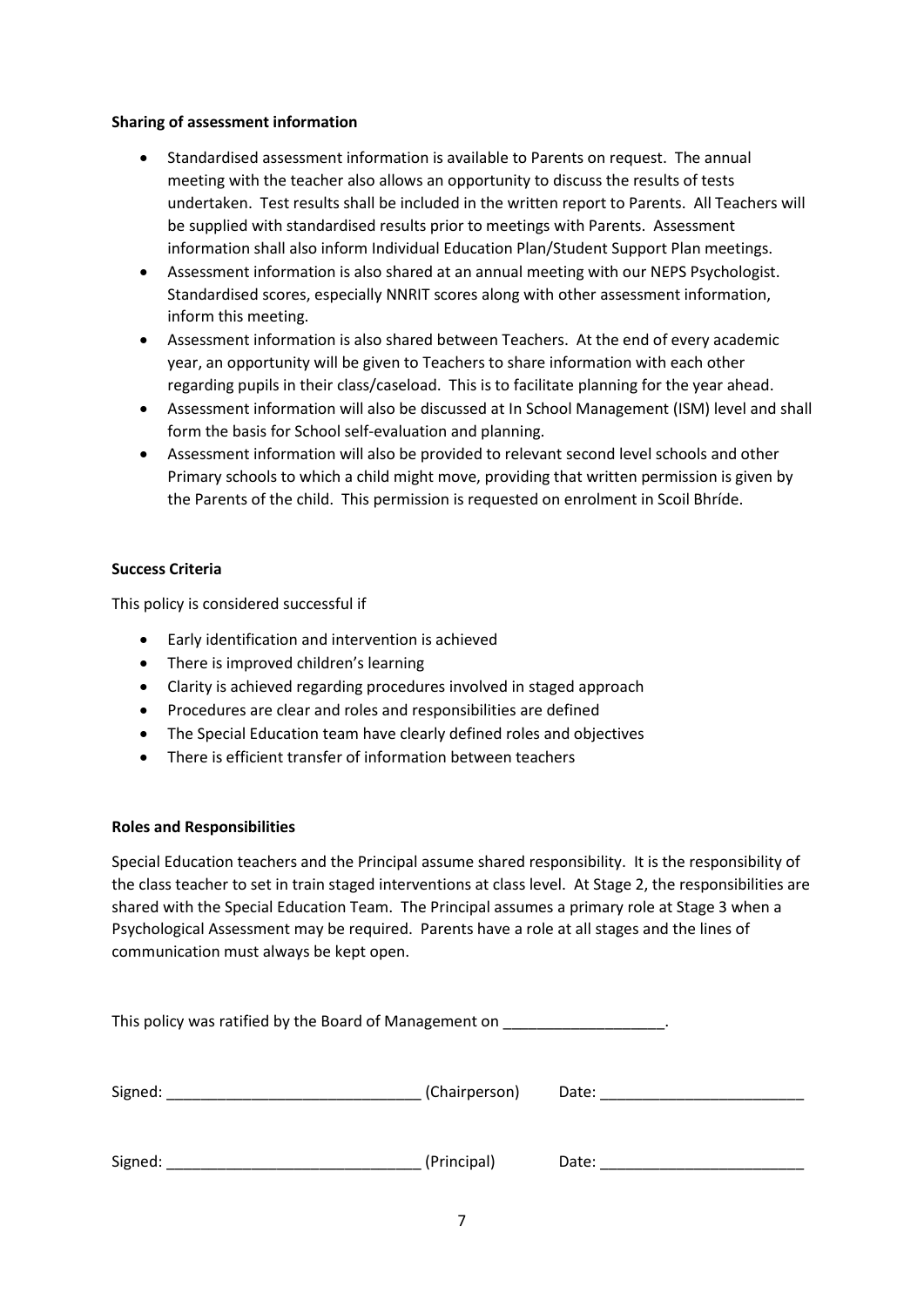#### **Bibliography**

Government of Ireland, Department of Education and Science (2005) *Circular Sp Ed 02/05*, Dublin: Stationery Office.

Government of Ireland, Department of Education and Science (2003) *Circular 24/03*, Dublin: Stationery Office.

Government of Ireland, Department of Education and Science (2000) *Learning-Support Guidelines*, Dublin: Stationery Office.

Government of Ireland, Department of Education and Skills (2011) *Literacy and Numeracy for Life: The National Strategy to Improve Literacy and Numeracy Among Children and Young People 2011- 2020*, Dublin: Stationery Office.

National Council for Curriculum and Assessment (2007) *Assessment in the Primary School Curriculum: Guidelines for Schools*, Dublin: NCCA

Special Education Support Service, *Working together to make a difference for children - NEPs, (*available at [https://ppds.pdst.ie/images/stories/Guidelines/the\\_neps\\_model\\_of\\_service.pdf\)](https://ppds.pdst.ie/images/stories/Guidelines/the_neps_model_of_service.pdf)